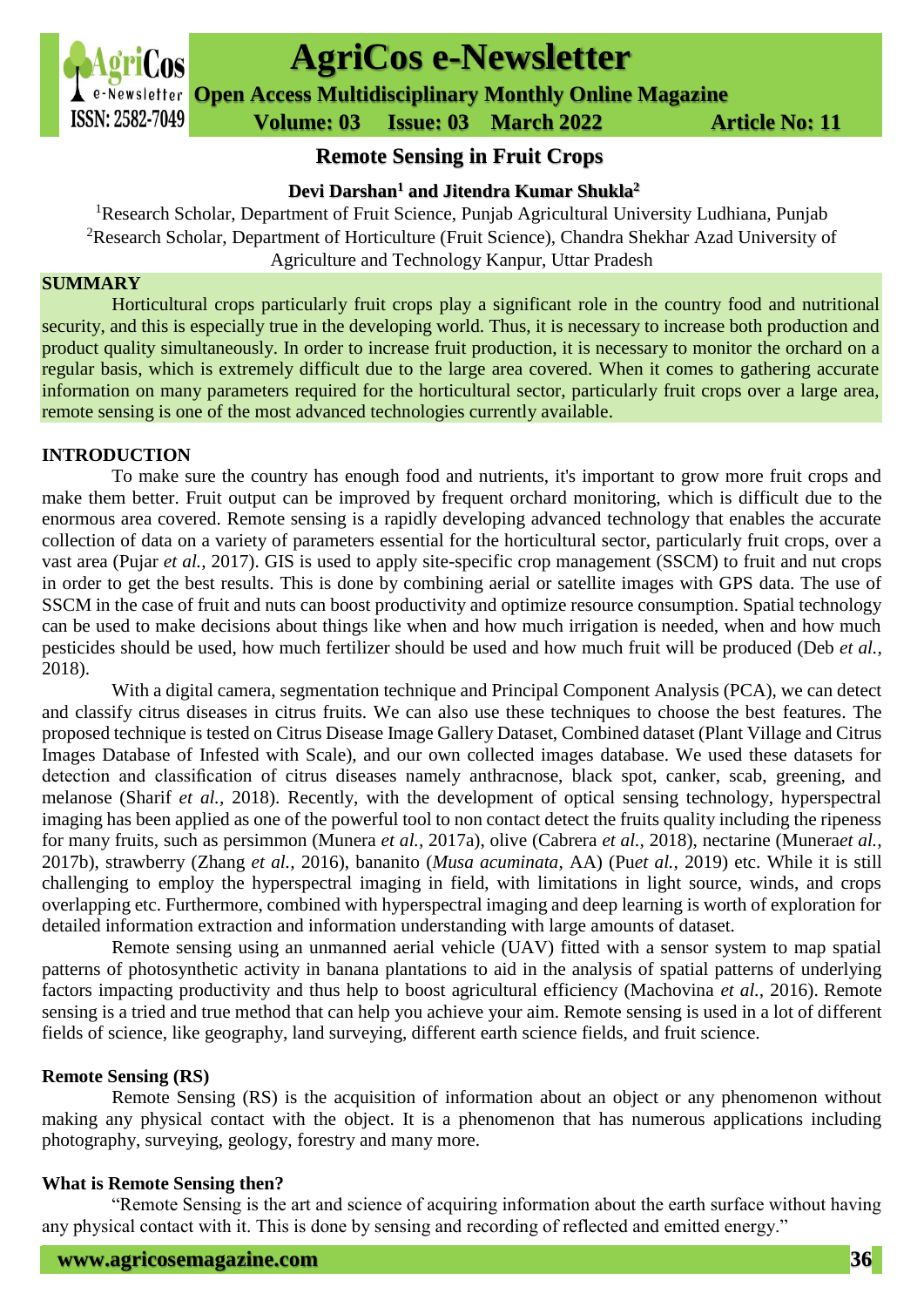

### **Applications of Remote Sensing in Fruit Crops:**

**Crop Identification:** Remote sensing has also been critical for crop identification, particularly when the crop being observed is strange or has certain unexplained characteristics. The crops data is collected and taken to the labs where many components of the crop including crop culture are investigated.

**Crop Acreage Estimation:** Remote sensing has also proved highly useful in estimating the amount of farmland that has been planted with a crop. Because of the huge extent of the lands being evaluated, this is usually a timeconsuming task if done manually.

**Identification of Planting and Harvesting Dates:** Because the remote sensing technology is so accurate, farmers can now use it to look at things like the weather and soil types to figure out when each crop should be planted and harvested.

**Crop Condition Assessment and Stress Detection:** Remote sensing technology acting a significant role in the evaluation of the health condition of every crop and the amount to which the crop has withstood stress. This data is then used to figure out how good the crop is.

**Monitoring of Droughts:** Weather patterns, especially drought patterns, are monitored using remote sensing equipment over a given area. The information can be used to predict how much rain an area will get and also how long it will be before the next rain. This helps people keep track of the drought.

**Crop Yield Modelling and Estimation:** By assessing the quality and extent of the farmland, remote sensing can help farmers and experts anticipate the potential production from a specific farmland. This is then used to determine the overall expected yield of the crop.

**Crop Production Forecasting:** Remote sensing is used to predict agricultural production and yield across a specified area and determine how much of the crop will be harvested under specific conditions. Researchers can forecast the amount of crop that will be produced in certain acreage over a specific time period.

**Assessment of Crop Damage and Crop Progress:** A farmer can utilize remote sensing equipment to see how much of a crop has been damaged and how much development has been made on the rest of the farms crops if damage or progress has occurred.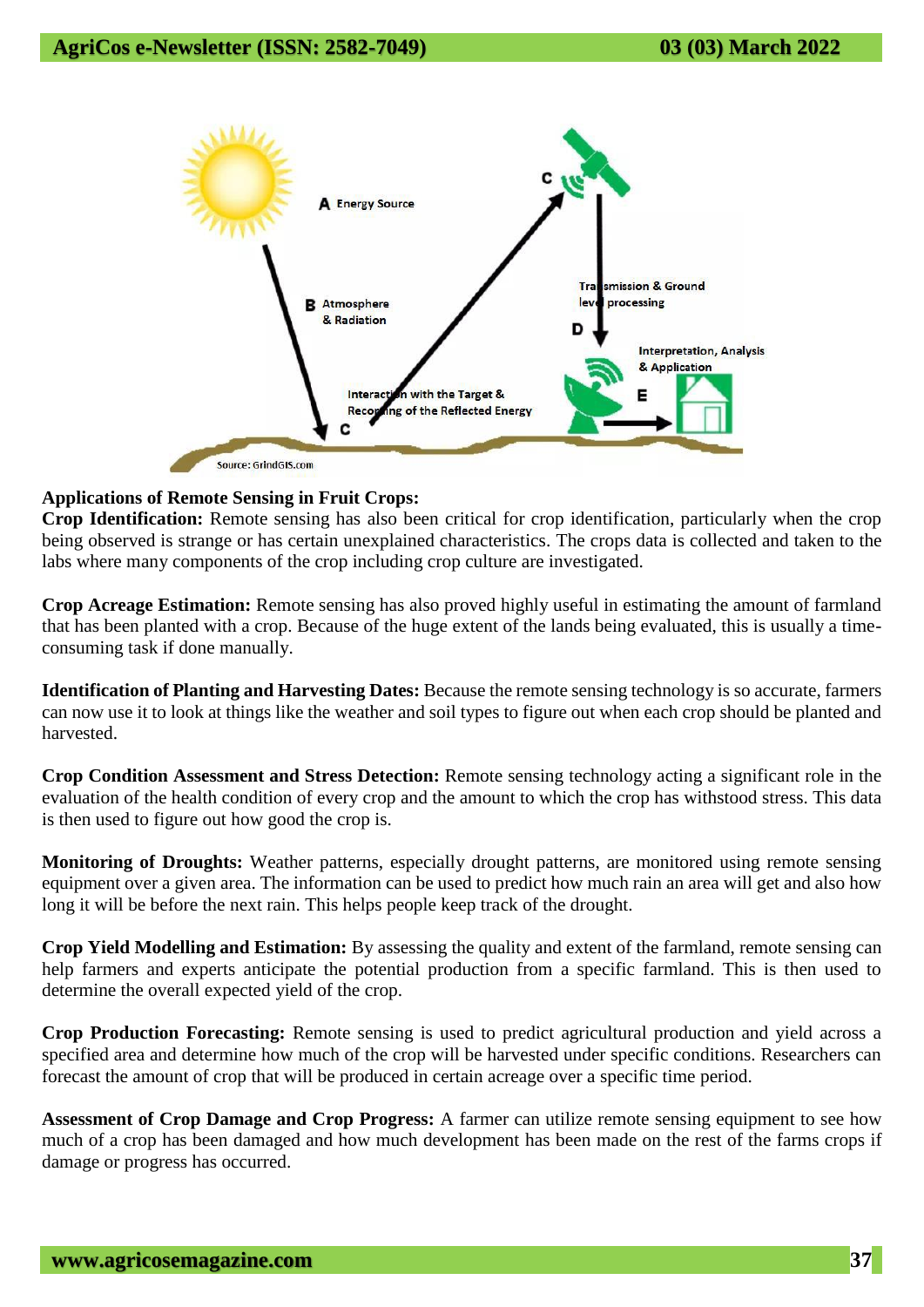**Cropping Systems Analysis:** The use of remote sensing technologies has also aided in the evaluation of various crop planting strategies. This technology has been primarily applied in the horticultural industry, where flower growth patterns may be examined and predictions produced.

**Soil Moisture Estimation:** Without the use of remote sensing equipment, measuring soil moisture can be challenging. Soil moisture data is provided through remote sensing, which aids in identifying the amount of moisture in the soil and, as a result, the type of crop that may be produced there.

**Irrigation Monitoring and Management:** Soil moisture content can be determined using remote sensing. This information is utilized to assess if a particular soil is moisture deficient or not, and it aids in the planning of the soils irrigation demands.

**Soil Mapping:** There are many common and important ways to use remote sensing. Soil mapping is one of the most common, but most important. Maps help farmers figure out which soils are good for what plants and how much water they need. This helps with precision farming.

**Identification of Problematic Soils:** Remote sensing has also been useful in identifying problematic soils that have a hard time maintaining optimal agricultural output throughout the planting season.

**Crop Nutrient Deficiency Detection:** Farmers and other agricultural professionals have also used remote sensing technology to detect the extent of crop nutrient deficit and devise solutions to improve the nutrients level in crops, hence enhancing overall crop production.

**Crop Yield Forecasting:** Remote sensing technology can give accurate estimates of the expected crop yield in a planting season using various crop information such as the crop quality, the moisture level in the soil and in the crop and the crop cover of the land. When all of this data is combined it gives almost accurate estimates of the crop yield.

**Crop Intensification:** Remote sensing can be used for crop intensification that includes collection of important crop data such as the cropping pattern, crop rotation needs and crop diversity over a given soil.

**Flood Mapping and Monitoring:** Using remote sensing technology, farmers and agricultural experts can be able to map out the areas that are likely to be hit by floods and the areas that lack proper drainage. This data can then be used to avert any flood disaster in future.

**Satellite meteorology:** Remote sensing technology is useful for generating different weather data products. Satellite derived rainfall products are being used widely for various land and water management applications.

Water Resources Mapping: The mapping of water resources that can be utilized for agriculture over a given farmland is made possible by remote sensing. Farmers can utilize remote sensing to determine what water resources are available for use on a given piece of land and whether they are adequate.

**Climate Change Monitoring:** Remote sensing technology is critical for monitoring climate change and keeping track of climatic conditions, which play a part in determining what crops can be cultivated where.

**Compliance Monitoring:** Remote sensing is useful for agricultural professionals and other farmers in keeping track of all farmers farming operations and assuring compliance by all farmers. This contributes to ensuring that all farmers follow the proper processes when planting and harvesting crops.